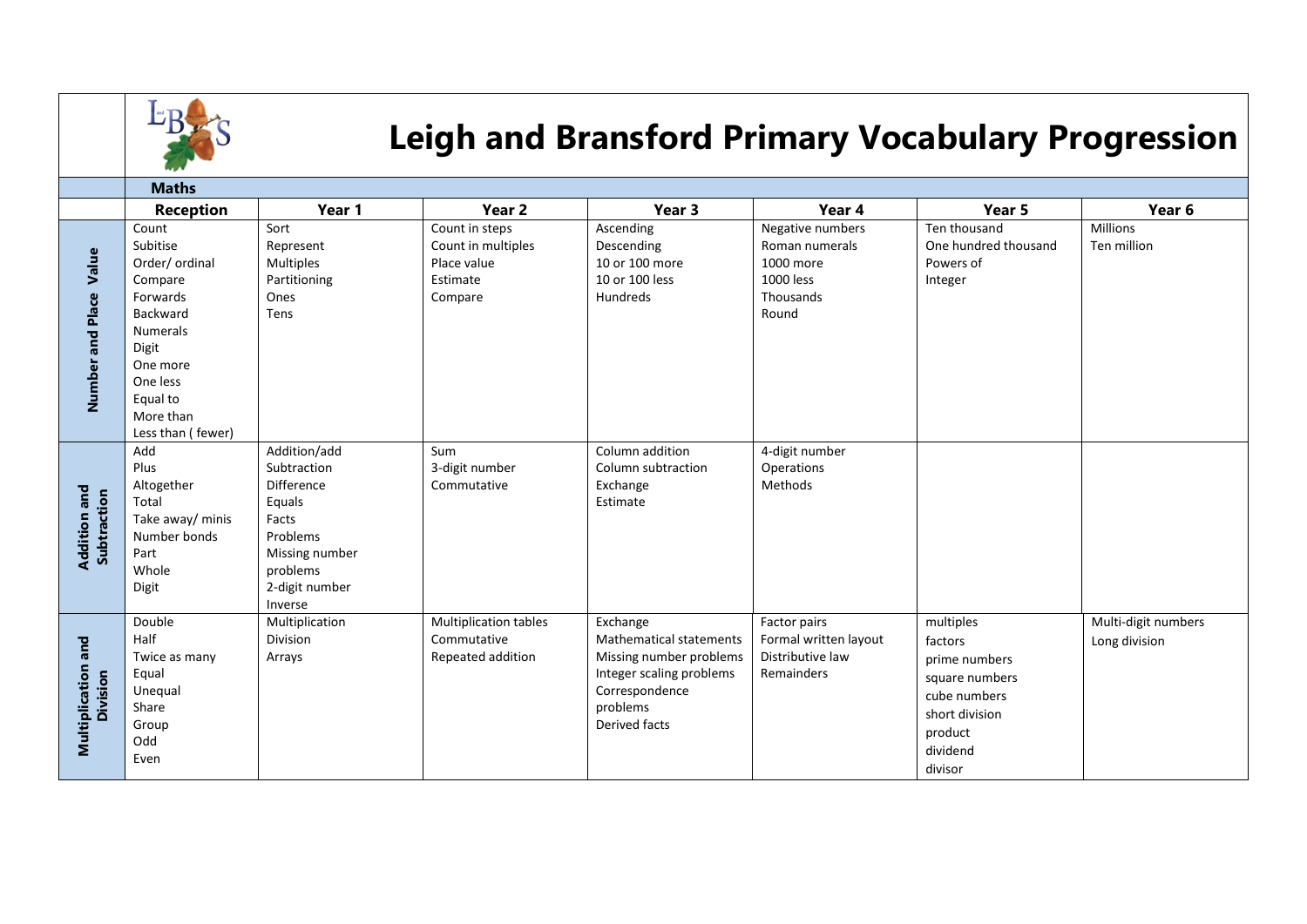|                                    |                                         |                                                                                                                                  |        |                                                                                                       | quotient<br>operations                                                                  |                                                                                                                                    |
|------------------------------------|-----------------------------------------|----------------------------------------------------------------------------------------------------------------------------------|--------|-------------------------------------------------------------------------------------------------------|-----------------------------------------------------------------------------------------|------------------------------------------------------------------------------------------------------------------------------------|
| Fractions/decimals/<br>percentages | Whole<br>Half<br>Quarter<br>Equal parts | Three quarters<br>Third<br>Equivalent fractions<br>Unit fractions<br>Non-unit fractions<br>Numerator<br>Denominator<br>One whole | Tenths | Decimal equivalence<br>Hundredths<br>Convert<br>Proper fraction<br>Improper fraction<br>Decimal point | Fifth<br>Thousandths<br>Mixed number<br>Percent %<br>Factors<br>Integers<br>Complements |                                                                                                                                    |
| Ration and<br>Proportion           |                                         |                                                                                                                                  |        |                                                                                                       |                                                                                         | Relative size<br><b>Missing values</b><br>Integer multiplication<br>Percentages<br>Scale factor<br>Unequal sharing and<br>grouping |
| Algebra                            |                                         |                                                                                                                                  |        |                                                                                                       |                                                                                         | Formulae<br>Linear number sequence<br>Algebraically<br>Equation<br>Unknowns<br>Combinations<br>Variables                           |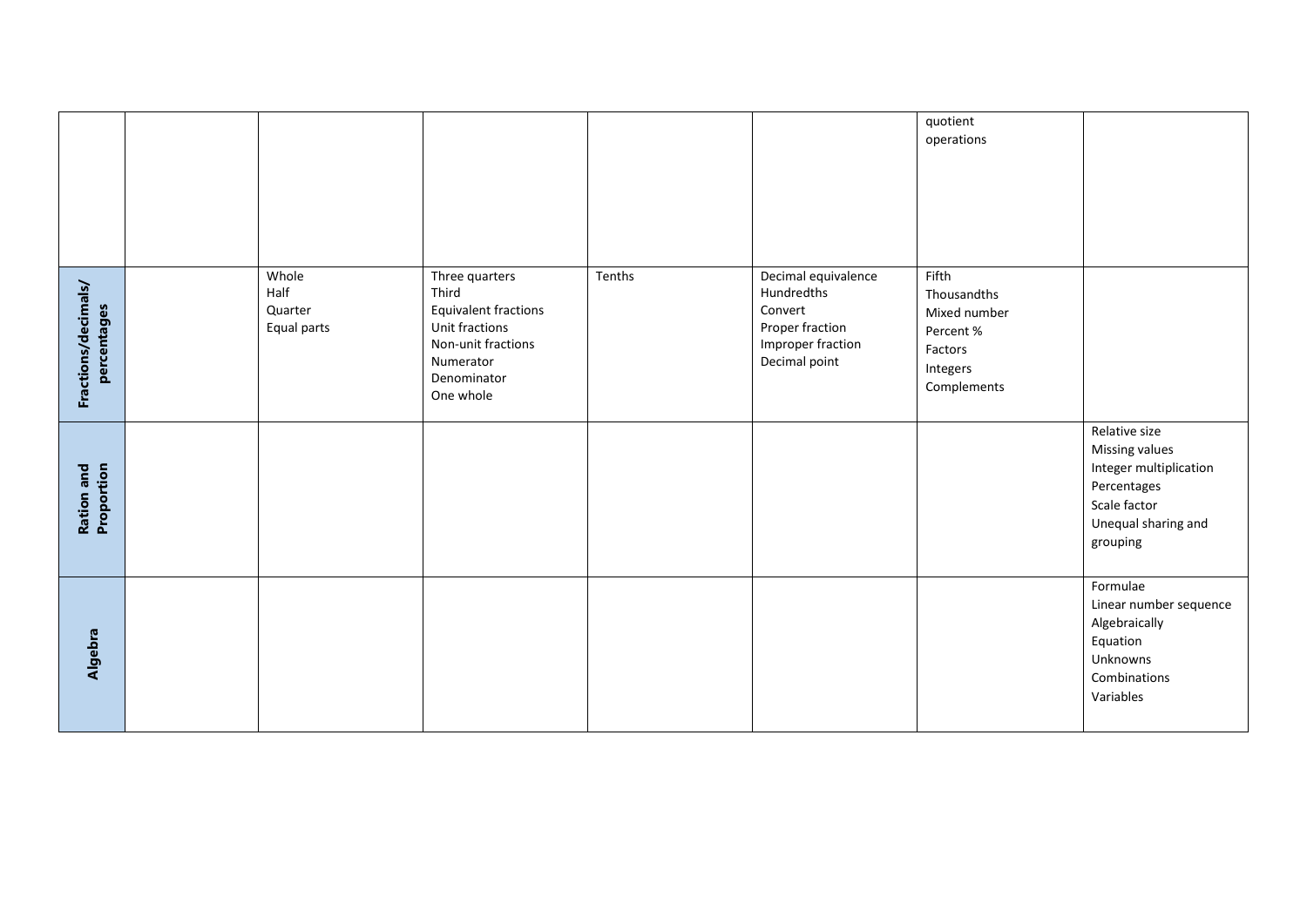|                                              | Measure                | Compare                  | Standard units      | Millimetre mm         | Kilometres KM      | Decimal notation   | Conversion       |
|----------------------------------------------|------------------------|--------------------------|---------------------|-----------------------|--------------------|--------------------|------------------|
| Measurement<br>((measure and<br>Length)      | Wide(er)               |                          | Estimate            | Perimeter             | Rectilinear figure | Scaling            | Miles            |
|                                              | Narrow(er)             |                          | Order               |                       | Area               | Metric units       | Formulae         |
|                                              | Compare                |                          | Record results      |                       |                    | Imperial units     | Parallelogram,   |
|                                              | Long (er)) (est)       |                          | Centimetre          |                       |                    | Inches             | Triangles        |
|                                              | Short(er)(est)         |                          | Metre M             |                       |                    | Compound shape     | Feet             |
|                                              | length                 |                          |                     |                       |                    | Irregular shapes   |                  |
|                                              |                        |                          |                     |                       |                    | Square centimetres |                  |
|                                              |                        |                          |                     |                       |                    | Square metres      |                  |
|                                              | Height                 | Mass                     | Kilogram kg         |                       |                    | Cubic centimetre   | Cubic metre      |
|                                              | Long (er)/ short (er)  | Volume                   | Gram g              |                       |                    | Pounds             | Cubic millimetre |
|                                              | Tall (er)/ short (er)  |                          | Quarter full        |                       |                    | Pints              | Cubic kilometre  |
|                                              | Weight                 |                          | Three-quarters full |                       |                    |                    | Gallons          |
|                                              | Capacity               |                          | Litres I            |                       |                    |                    | Stones           |
|                                              | Heavy/light            |                          | Millilitres ml      |                       |                    |                    | Ounces           |
|                                              | Heavier than           |                          | Temperature         |                       |                    |                    |                  |
| Measurement (height, weight<br>and capacity) | Lighter than           |                          | Celsius             |                       |                    |                    |                  |
|                                              | Big/bigger/biggest     |                          |                     |                       |                    |                    |                  |
|                                              | Full/ empty            |                          |                     |                       |                    |                    |                  |
|                                              | More than<br>Less than |                          |                     |                       |                    |                    |                  |
|                                              | Half/half full         |                          |                     |                       |                    |                    |                  |
|                                              |                        |                          |                     |                       |                    |                    |                  |
|                                              | Time                   | Chronological order      | Intervals of time   | Analogue clock        | Convert            |                    |                  |
|                                              | Quicker                | Days of the week         | Quarter past/to     | Roman numerals        |                    |                    |                  |
|                                              | Slower                 | Months of the year       | Duration            | 12-hour clock         |                    |                    |                  |
|                                              | Earlier                | Month                    |                     | 24-hour clock         |                    |                    |                  |
|                                              | Later                  | Year                     |                     | a.m./p.m.             |                    |                    |                  |
|                                              | Before                 | O'clock                  |                     | noon                  |                    |                    |                  |
|                                              | After<br>First         | Half Half-past<br>Second |                     | midnight<br>leap year |                    |                    |                  |
|                                              | Nest                   |                          |                     | digital               |                    |                    |                  |
|                                              | Today                  |                          |                     |                       |                    |                    |                  |
| Measurement (time)                           | Yesterday              |                          |                     |                       |                    |                    |                  |
|                                              | Tomorrow               |                          |                     |                       |                    |                    |                  |
|                                              | Morning                |                          |                     |                       |                    |                    |                  |
|                                              | Afternoon              |                          |                     |                       |                    |                    |                  |
|                                              | Evening                |                          |                     |                       |                    |                    |                  |
|                                              | Day                    |                          |                     |                       |                    |                    |                  |
|                                              | Week                   |                          |                     |                       |                    |                    |                  |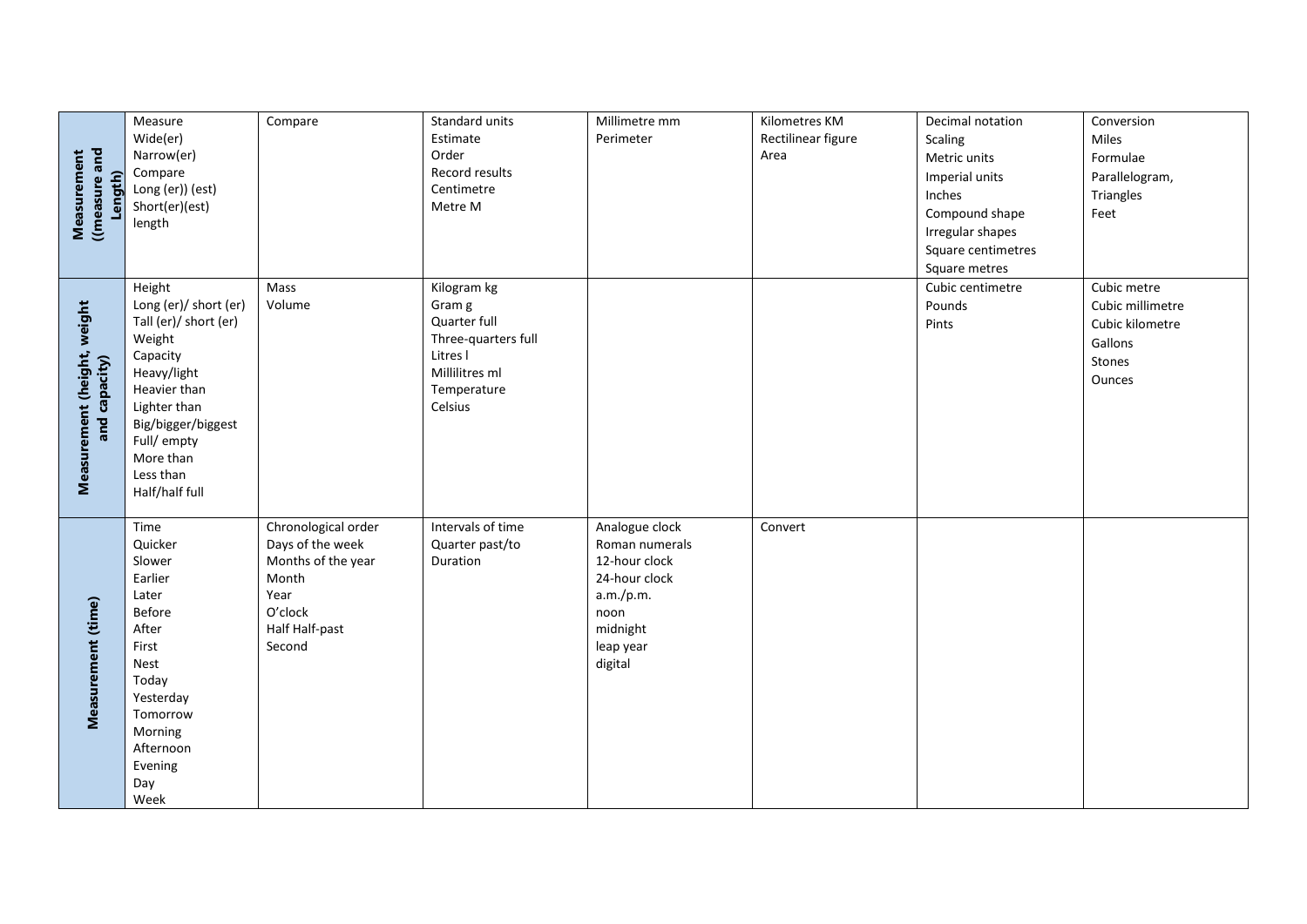|                                | Hour<br>Minutes                                                                                                                                               |                                                     |                                                                                                  |                                                                               |                                                                                                                            |                                      |                                                   |
|--------------------------------|---------------------------------------------------------------------------------------------------------------------------------------------------------------|-----------------------------------------------------|--------------------------------------------------------------------------------------------------|-------------------------------------------------------------------------------|----------------------------------------------------------------------------------------------------------------------------|--------------------------------------|---------------------------------------------------|
|                                |                                                                                                                                                               |                                                     |                                                                                                  |                                                                               |                                                                                                                            |                                      |                                                   |
| Measurement<br>(money)         |                                                                                                                                                               | Money<br>Coins<br>Notes<br>Pounds £<br>Pence p      | Value<br>Change                                                                                  |                                                                               |                                                                                                                            |                                      |                                                   |
| Geometry (properties of shape) | 2-D shapes<br>Rectangle<br>Square<br>Circle<br>Triangle<br>Characteristics<br>3-d shapes<br>Cuboids<br>Cubes<br>Cone<br>Spheres<br>Curved<br>Straight<br>Flat | Sides<br>Corners<br>Properties<br>Pyramids<br>Faces | Pentagon<br>Hexagon<br>Line of symmetry<br>Properties<br>Cylinder<br>Edges<br>Vertices<br>Vertex | Right-angle triangle<br>Heptagon<br>Octagon<br>Polygon<br>Properties<br>Prism | Isosceles<br>Equilateral<br>Scalene<br>Trapezium<br>Rhombus<br>Parallelogram<br>Kite<br>Geometric shapes<br>Quadrilaterals | Regular polygon<br>Irregular polygon | Radius<br>Diameter<br>Circumference<br>Dimensions |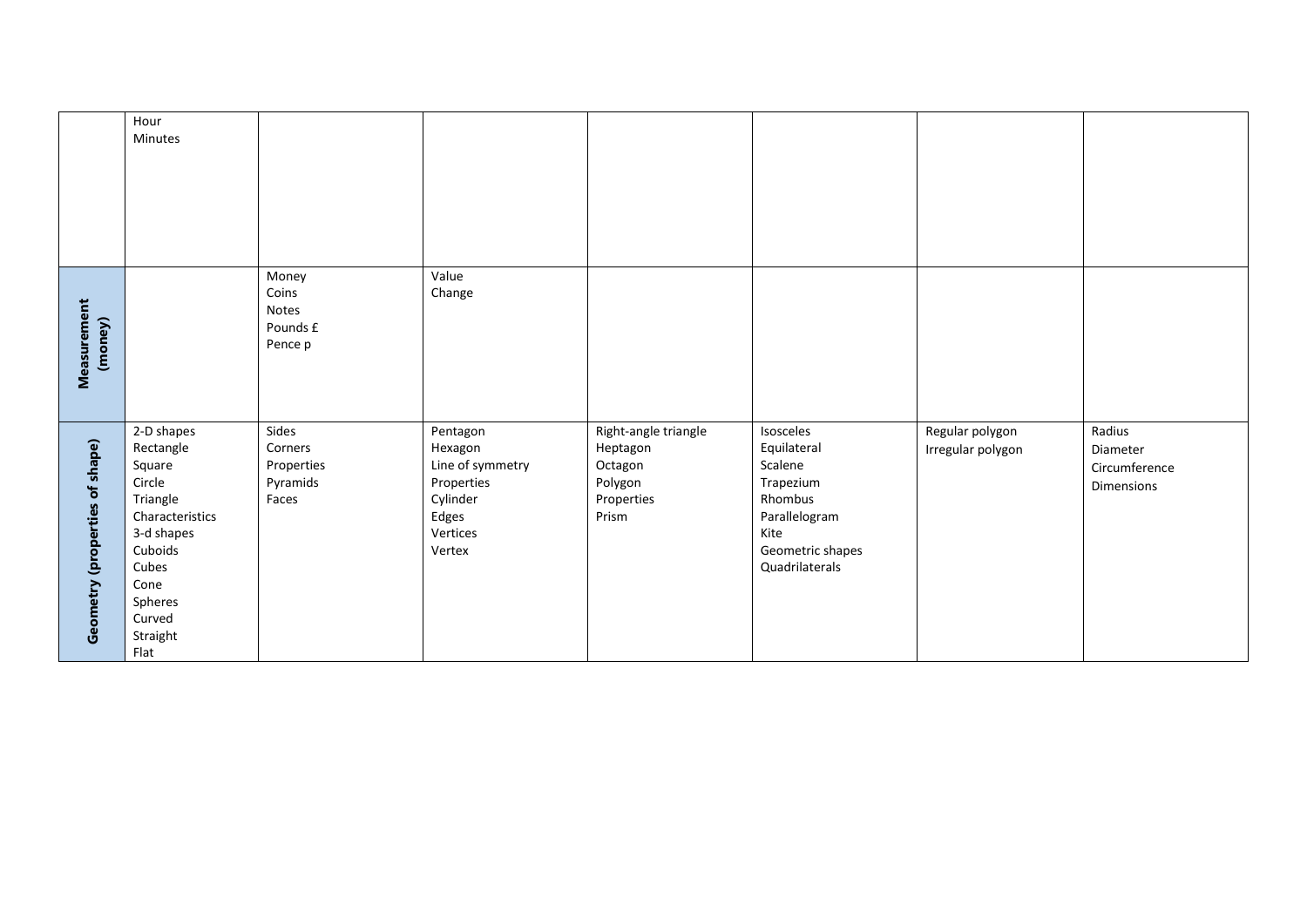| Geometry (properties of shape 2)      |                                                                                                                                         |                                                                                                    |                                                                                                                              | Orientations<br>Angles<br>Acute angles<br>Acute angles<br>Obtuse angle<br>Turn<br><b>Right angles</b><br>Half turn<br>Three-quarters of a turn<br>Greater than right angle<br>Less than right angle<br>Horizontal lines<br><b>Vertical lines</b><br>Perpendicular lines |                                                                                                                                                   | Reflex angles<br>Degrees<br>One whole turn<br>Angles on a straight line<br>Angles around a point<br>Vertically opposite<br>Missing angles |                                    |
|---------------------------------------|-----------------------------------------------------------------------------------------------------------------------------------------|----------------------------------------------------------------------------------------------------|------------------------------------------------------------------------------------------------------------------------------|-------------------------------------------------------------------------------------------------------------------------------------------------------------------------------------------------------------------------------------------------------------------------|---------------------------------------------------------------------------------------------------------------------------------------------------|-------------------------------------------------------------------------------------------------------------------------------------------|------------------------------------|
| Geometry ( position and<br>direction) | Over<br>Under<br>Between<br>Around<br>Through<br>On<br>Into<br>Next to<br>Behind<br>Beneath<br>Order<br>Repeat<br>Patterns<br>On top of | Position<br>Direction<br>Movement<br>Whole turn<br>Quarter turn<br>Half turn<br>Three-quarter turn | Clockwise/anticlockwise<br>Straight line<br>Rotation<br>Arrange<br>Sequences                                                 | Parallel lines                                                                                                                                                                                                                                                          | Co-ordinates<br>First quadrant<br>Grid<br>Translation<br>Plot<br>Polygon<br>Axis                                                                  | Reflection                                                                                                                                | Four quadrants<br>Coordinate plane |
| <b>Statistics</b>                     |                                                                                                                                         |                                                                                                    | Pictograms<br>Tally chart<br><b>Block diagram</b><br>Category<br>Sorting<br>Totalling<br>Comparing<br>Horizontal<br>Vertical | Table<br>Bar chart<br>One-step problem<br>Two-step problem                                                                                                                                                                                                              | Time graph<br>Discrete data<br>Continuous data<br>Line graph<br>Comparison problem<br>Sum problem<br>Difference problem<br>Calculate<br>Interpret | Timetable<br>Two-way tables                                                                                                               | Pie chart mean                     |